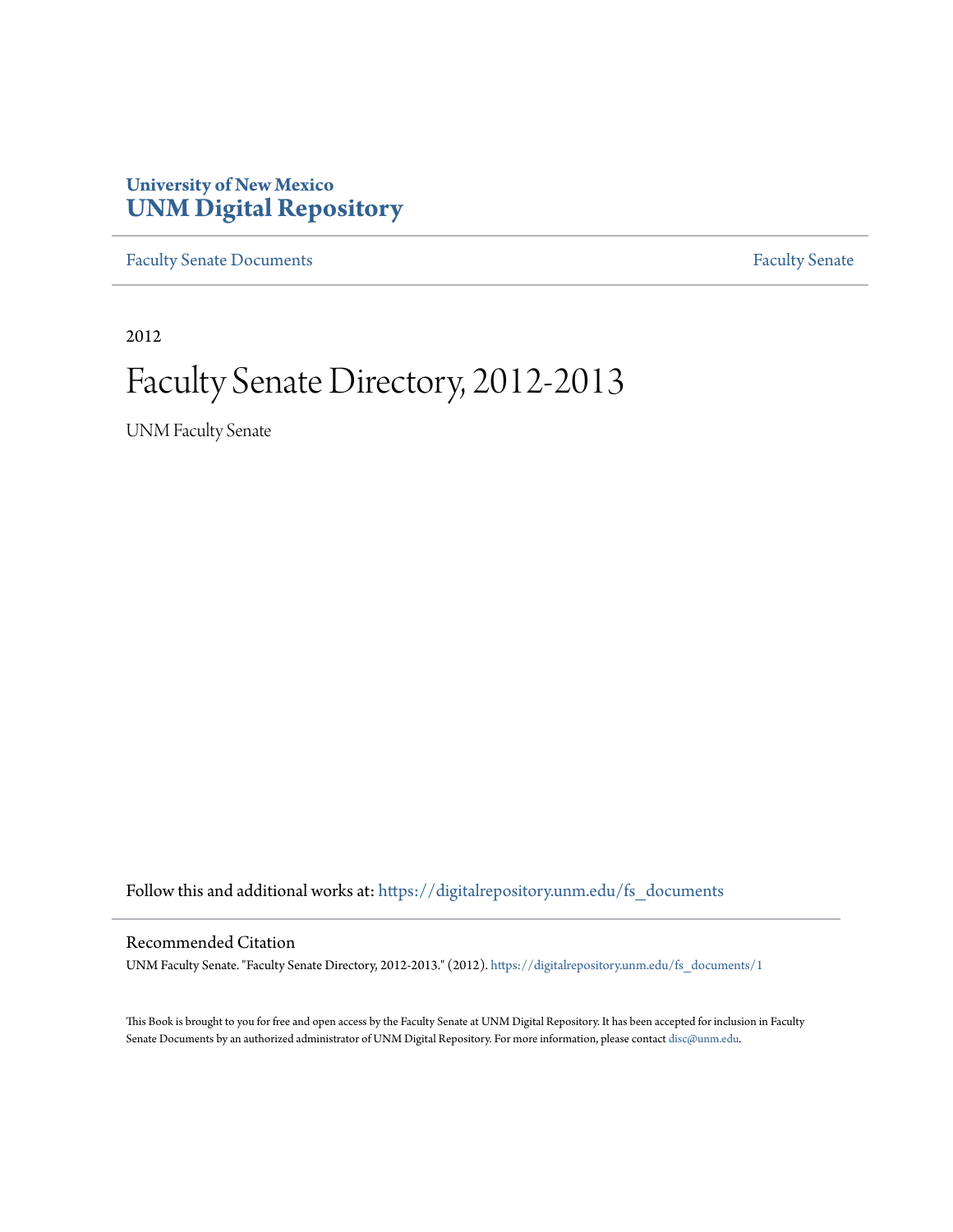## **Faculty Senate Members**

### **2012-2013**

| <b>Name</b>                                                                                | <b>Department</b>                   | <b>Term</b> |  |
|--------------------------------------------------------------------------------------------|-------------------------------------|-------------|--|
| ANDERSON SCHOOLS OF MANAGEMENT(2)                                                          |                                     |             |  |
| Henry Van Buren<br>Associate Professor<br>vanburen@mgt.unm.edu<br>MSC05 3090               | <b>ASM Organizational Studies</b>   | 2012-2014   |  |
| Steven Alan Yourstone<br><b>Associate Professor</b><br>yourstone@mgt.unm.edu<br>MSC05 3090 | Anderson School of Management       | 2011-2013   |  |
| <b>ARCHITECTURE AND PLANNING(1)</b>                                                        |                                     |             |  |
| Kristina Yu<br><b>Assistant Professor</b><br>khyu@unm.edu<br>MSC04 2530                    | School of Architecture and Planning | 2012-2014   |  |
| <b>ARTS AND SCIENCES(15)</b>                                                               |                                     |             |  |
| Janie Chermak<br>Professor<br>jchermak@unm.edu<br>MSC05 3060                               | Economics                           | 2011-2013   |  |
| Kristina Ciesielski<br><b>Associate Professor</b><br>ktc@unm.edu<br>MSC03 2220             | <b>Psychology Department</b>        | 2011-2013   |  |
| <b>Richard Willis Holder</b><br>Professor<br>vpacad@unm.edu<br>MSC03 2060                  | <b>Chemistry Department</b>         | 2012-2014   |  |
| Feroza F Jussawalla<br>Professor<br>fjussawa@unm.edu<br>MSC03 2170                         | <b>English Department</b>           | 2011-2013   |  |
| Jeffrey Long<br>Professor<br>jlo@unm.edu<br>MSC01 1040                                     | Anthropology Department             | 2012-2014   |  |
| Nancy Lopez<br><b>Assistant Professor</b><br>nlopez@unm.edu<br>MSC05 3080                  | Sociology Department                | 2012-2014   |  |
| Margo Milleret<br>Associate Professor<br>milleret@unm.edu<br>MSC03 2100                    | Spanish Portuguese                  | 2011-2013   |  |
| Amy Neel                                                                                   | Speech and Hearing Sciences         | 2011-2013   |  |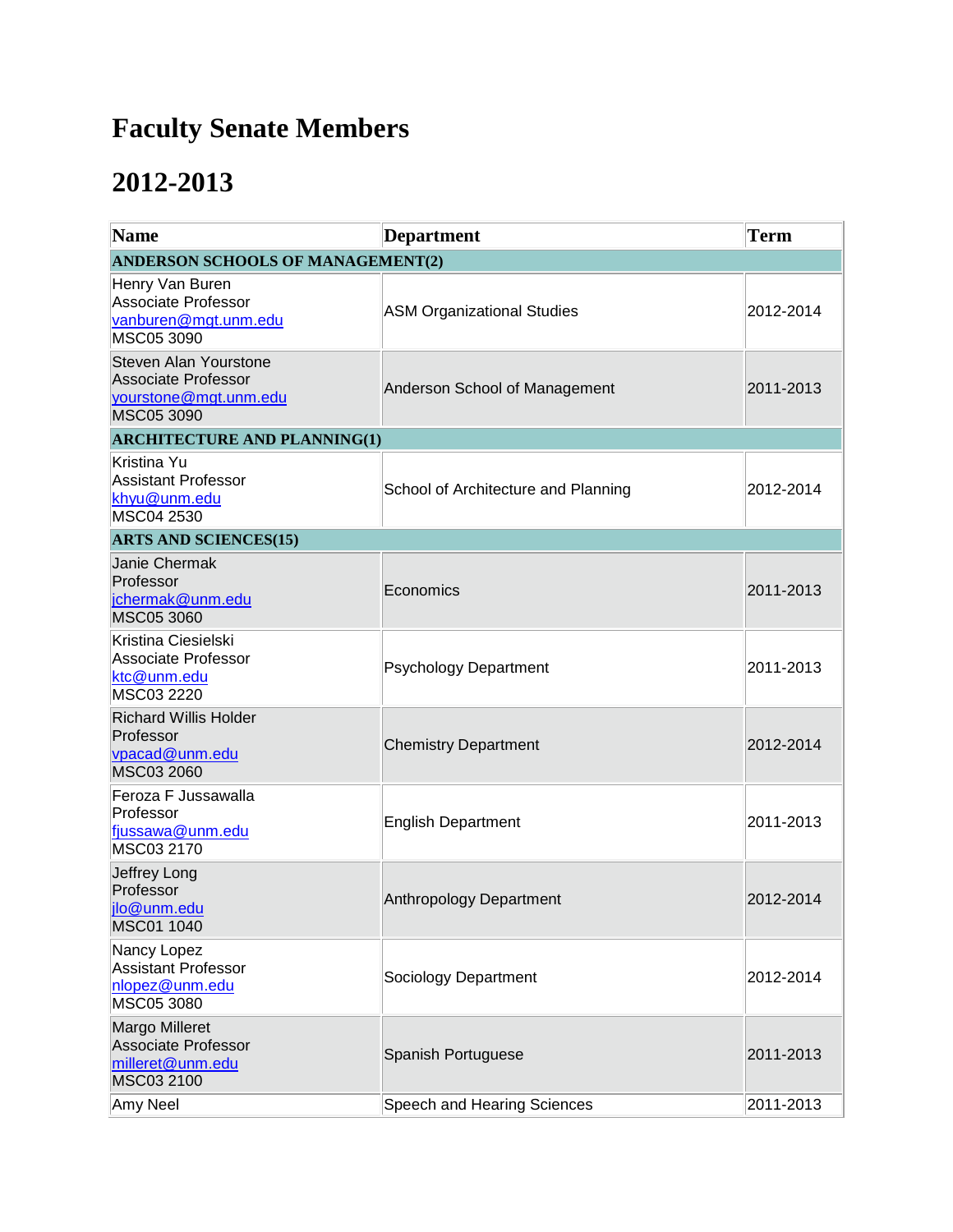| <b>Associate Professor</b><br>atneel@unm.edu<br>MSC01 1195                                   |                                     |           |
|----------------------------------------------------------------------------------------------|-------------------------------------|-----------|
| Patricia Risso<br>Professor<br>prisso@unm.edu<br>MSC06 3760                                  | <b>History Department</b>           | 2011-2013 |
| <b>Christine Marie Sierra</b><br><b>Associate Professor</b><br>csierra@unm.edu<br>MSC05 3070 | <b>Political Science Department</b> | 2012-2014 |
| <b>James Thomas</b><br><b>Associate Professor</b><br>jthomas@unm.edu<br>MSC07 4220           | Physics Astronomy                   | 2011-2013 |
| Thomas F Turner<br>Professor<br>turnert@unm.edu<br>MSC03 2020                                | <b>Biology Department</b>           | 2012-2014 |
| Irene Vasquez<br><b>Director</b><br>ivasquez@unm.edu<br>MSC03 2110                           | American Studies                    | 2011-2013 |
| <b>Blair Wolf</b><br><b>Associate Professor</b><br>wolf@unm.edu<br>MSC03 2020                | <b>Biology Department</b>           | 2012-2014 |
| <b>VACANT</b>                                                                                |                                     |           |
| <b>EDUCATION(4)</b>                                                                          |                                     |           |
| Kristopher Goodrich<br><b>Assistant Professor</b><br>kgoodric@unm.edu<br>MSC05 3040          | Individual Family Comm Educ IFCE    | 2011-2013 |
| Matthew Lemberger-Truelove<br><b>Assistant Professor</b><br>melt@unm.edu<br>MSC05 3040       | Individual Family Comm Educ IFCE    | 2011-2013 |
| <b>VACANT</b>                                                                                |                                     |           |
| <b>VACANT</b>                                                                                |                                     |           |
| <b>ENGINEERING(4)</b>                                                                        |                                     |           |
| Cassiano De Oliveira<br>Professor<br>cassiano@unm.edu<br>MSC01 1120                          | <b>Chemical Nuclear Engineering</b> | 2011-2013 |
| <b>Walter H Gerstle</b><br>Professor<br>gerstle@unm.edu<br>MSC01 1070                        | Civil Engineering Civil Engr        | 2012-2014 |
| John Russell<br>Professor                                                                    | <b>SOE Mechanical Engineering</b>   | 2012-2014 |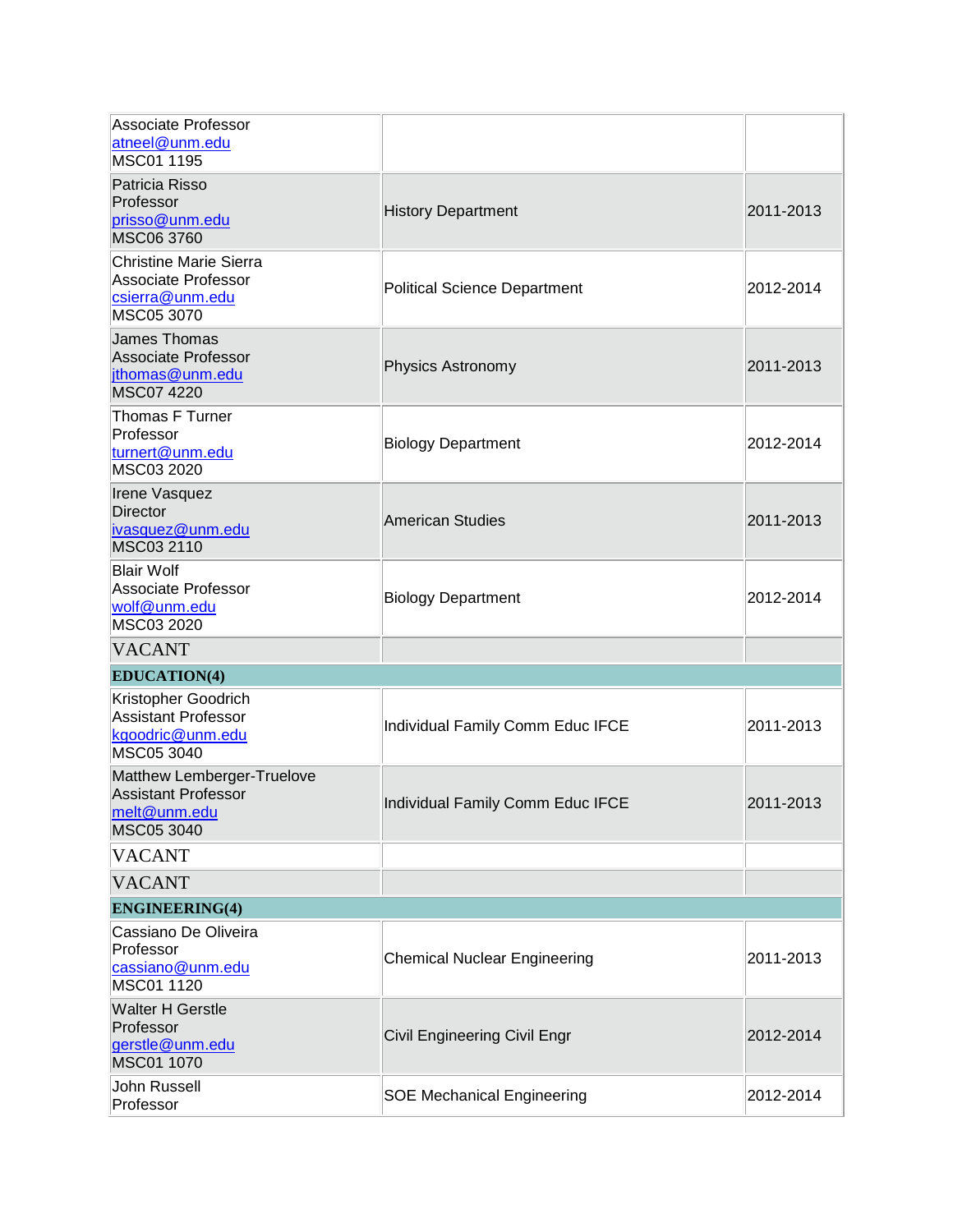| jjrussel@unm.edu<br>MSC01 1150                                                            |                                            |           |
|-------------------------------------------------------------------------------------------|--------------------------------------------|-----------|
| Edl Schamiloglu<br>Professor<br>edl@ece.unm.edu<br>MSC01 1100                             | <b>Electrical and Computer Engineering</b> | 2012-2014 |
| <b>FINE ARTS(3)</b>                                                                       |                                            |           |
| <b>Vladimir Conde Reche</b><br><b>Assistant Professor</b><br>vreche@unm.edu<br>MSC04 2570 | <b>Theatre and Dance</b>                   | 2012-2014 |
| <b>Michael Cook</b><br>Professor<br>mcook@unm.edu<br>MSC04 2560                           | Art and Art History                        | 2012-2014 |
| Michael Hix<br><b>Assistant Professor</b><br>mhix@unm.edu<br>MSC04 2570                   | Music                                      | 2012-2013 |
| GALLUP(2)                                                                                 |                                            |           |
| Joe Kee<br><b>Assistant Professor</b><br>jkee01@unm.edu<br>MSC127240                      | <b>Gallup Branch</b>                       | 2012-2014 |
| <b>Floyd Kezele</b><br>Associate Professor<br>fikez@gallup.unm.edu<br>MSC127240           | Gallup Branch                              | 2011-2013 |
| <b>UNIVERSITY LIBRARIES(1)</b>                                                            |                                            |           |
| <b>Holly Phillips</b><br>Lecturer III<br>HPhillips@salud.unm.edu<br>MSC09 5100            | <b>HSC Library</b>                         | 2011-2013 |
| LAW(1)                                                                                    |                                            |           |
| <b>Scott Hughes</b><br>Professor<br>hughes@law.unm.edu<br>MSC11 6070                      | School of Law Administration               | 2011-2013 |
| <b>LOS ALAMOS(1)</b>                                                                      |                                            |           |
| Dennis Davies-Wilson<br><b>Library Director</b><br>davies@unm.edu<br>MSC12 7160           | Los Alamos Branch                          | 2011-2013 |
| MEDICINE(23)                                                                              |                                            |           |
| William Adler<br><b>Assistant Professor</b><br>WAdler@salud.unm.edu<br>MSC10 5550         | Internal Medicine IM                       | 2011-2013 |
| <b>Teresa Anderson</b><br>Associate Professor                                             | <b>Pediatrics General Division</b>         | 2011-2013 |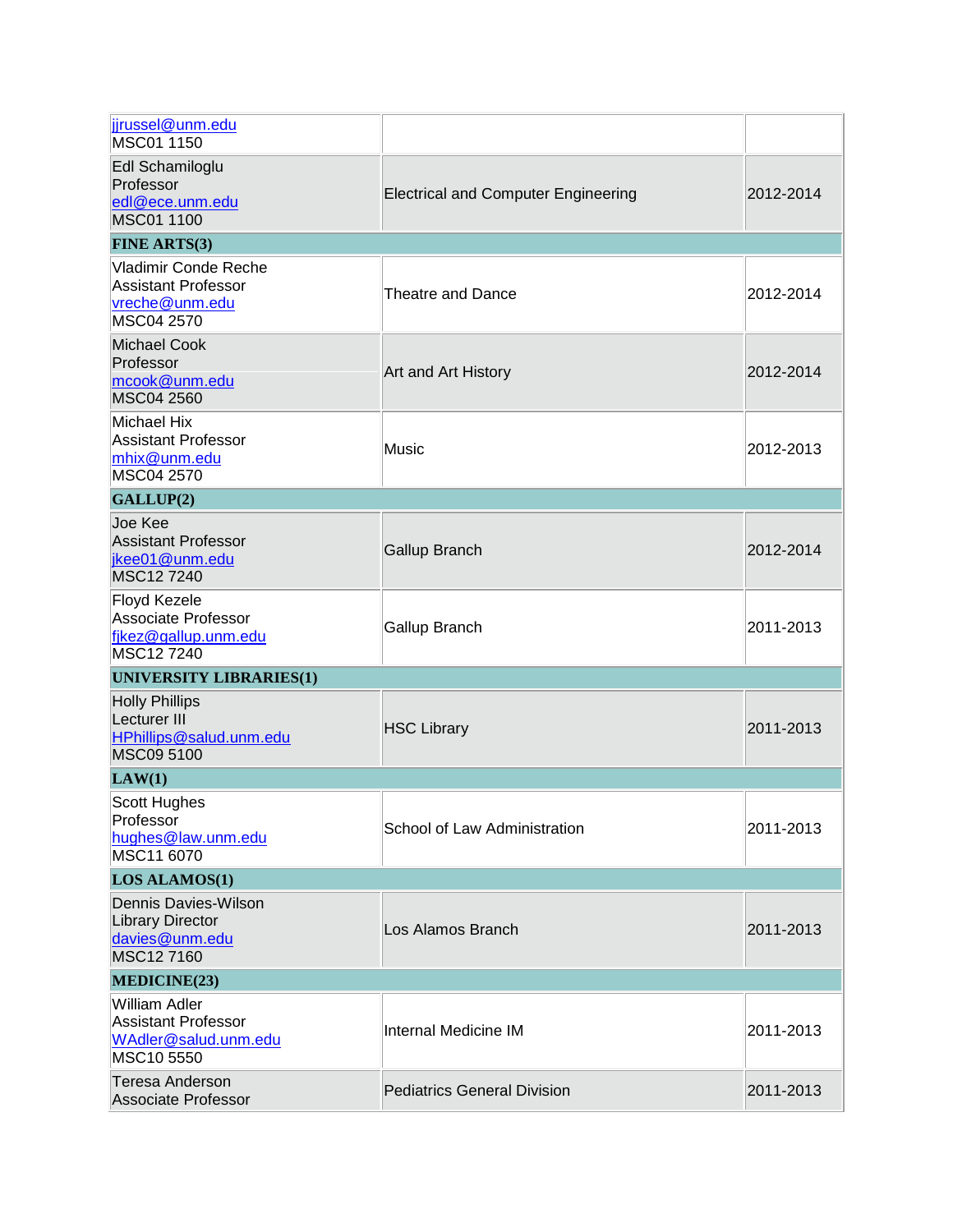| TTAnderson@salud.unm.edu<br>MSC10 5590                                                        |                                        |           |
|-----------------------------------------------------------------------------------------------|----------------------------------------|-----------|
| Coffee Brown<br>Lecturer III<br>CoBrown@salud.unm.edu<br>MSC11 6260                           | Emerg Med EMS Academy                  | 2012-2014 |
| Lee Brown<br>Professor<br>LKBrown@salud.unm.edu<br>MSC10 5550                                 | <b>Internal Medicine IM</b>            | 2011-2013 |
| <b>Brian Bunnett</b><br>Lecturer III<br>BBunnett@salud.unm.edu<br>MSC09 5100                  | HSC Library Informatics Ctr.           | 2011-2013 |
| <b>Terry K Crowe</b><br>Professor<br>TCrowe@salud.unm.edu<br>MSC09 5240                       | Pediatrics Occupational Therapy        | 2011-2013 |
| <b>Elizabeth Greer</b><br>Lecturer III<br>EJGreer@salud.unm.edu<br>MSC09 5260                 | Radiologic Sciences                    | 2011-2013 |
| Chien-An Andy Hu<br>Associate Professor<br>AHu@salud.unm.edu<br><b>MSC08 4670</b>             | <b>Biochemistry Molecular Biology</b>  | 2012-2014 |
| Thomas Long<br><b>Associate Professor</b><br>TLong@salud.unm.edu<br>MSC11 6120                | Anesthiology Pediatric Faculty         | 2012-2014 |
| <b>Melissa Martinez</b><br>Professor<br>mmarti06@unm.edu<br>MSC10 5550                        | IM Div General Internal Med GIM        | 2012-2014 |
| <b>Robert McDaniels</b><br>Lecturer III<br>RMcDaniels@salud.unm.edu<br>MSC11 6260             | <b>Emerg Med EMS Academy</b>           | 2012-2014 |
| <b>Scott A Ness</b><br><b>Associate Professor</b><br>SNess@salud.unm.edu<br><b>MSC08 4660</b> | <b>Molecular Genetics Microbiology</b> | 2012-2014 |
| <b>Grace Park</b><br><b>Assistant Professor</b><br>GPark@salud.unm.edu<br>MSC10 5560          | <b>Emergency Medicine Department</b>   | 2012-2014 |
| John Rask<br>Associate Professor<br>JRask@salud.unm.edu<br>MSC11 6120                         | Anesthesiology Department              | 2011-2013 |
| Vallabh (Raj) Shah                                                                            | <b>Biochemistry Molecular Biology</b>  | 2012-2014 |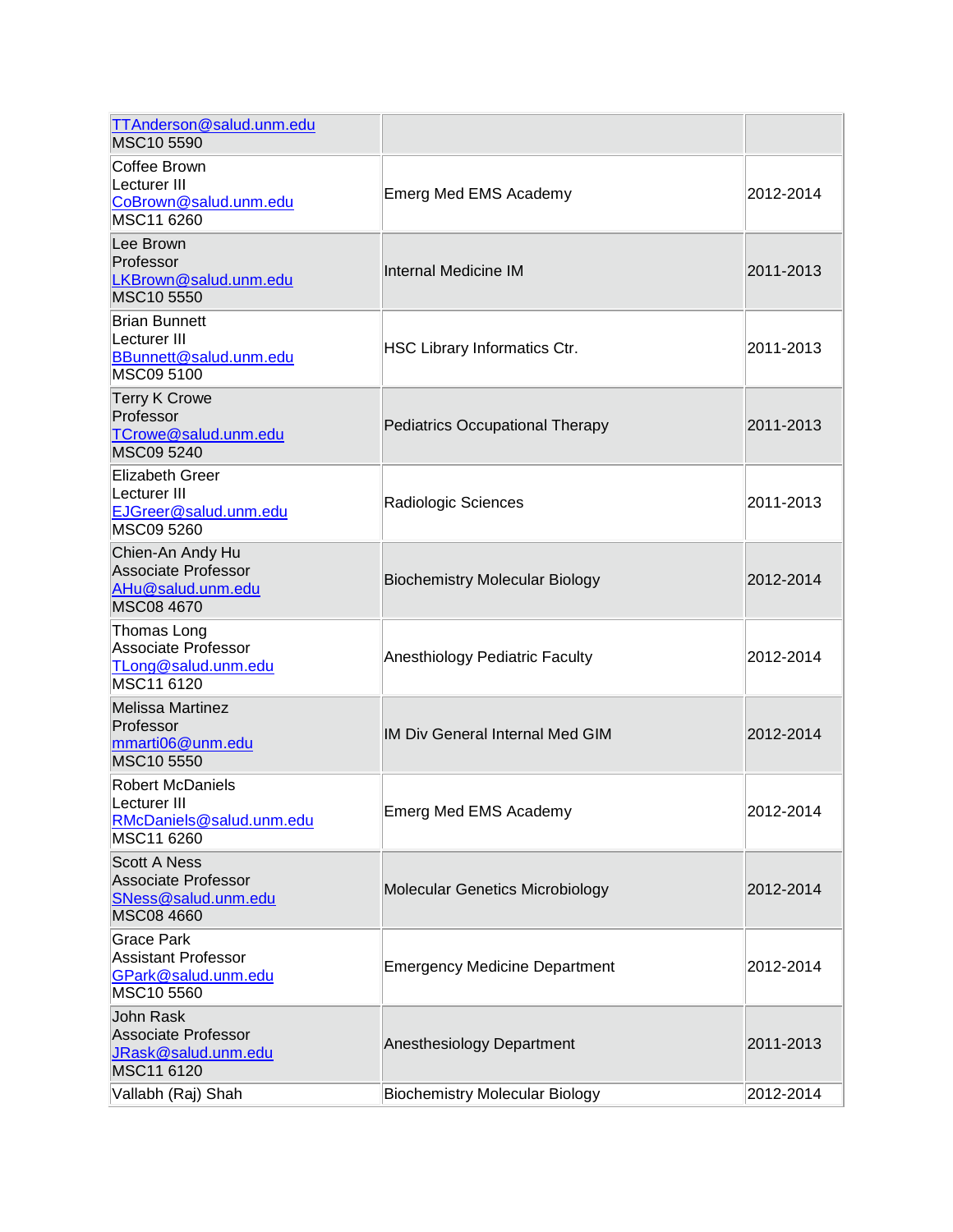| <b>Associate Professor</b><br>VShah@salud.unm.edu<br>MSC08 4670                                    |                                       |           |
|----------------------------------------------------------------------------------------------------|---------------------------------------|-----------|
| Codruta Soneru<br><b>Assistant Professor</b><br>CSoneru@salud.unm.edu<br>MSC11 6120                | Anesthiology Pediatric Faculty        | 2012-2014 |
| Victor Strasburger<br>Professor<br>vstrasburger@salud.unm.edu<br>MSC10 5590                        | Pediatrics                            | 2012-2014 |
| <b>Robert Otto Valdez</b><br><b>Executive Director</b><br>ROValdez@salud.unm.edu<br>MSC09 5040     | <b>Family Community Medicine Dept</b> | 2012-2014 |
| James A Wallace<br>Professor<br>JWallace@salud.unm.edu<br>MSC08 4740                               | Neurosciences                         | 2011-2013 |
| <b>VACANT</b>                                                                                      |                                       |           |
| <b>VACANT</b>                                                                                      |                                       |           |
| <b>VACANT</b>                                                                                      |                                       |           |
| <b>VACANT</b>                                                                                      |                                       |           |
| NURSING(2)                                                                                         |                                       |           |
| Cindy Mendelson<br><b>Assistant Professor</b><br>CFMendelson@salud.unm.edu<br>MSC09 5350           | <b>College of Nursing</b>             | 2011-2013 |
| George F (Geoff) Shuster III<br><b>Associate Professor</b><br>GShuster@salud.unm.edu<br>MSC09 5350 | College of Nursing                    | 2012-2014 |
| PHARMACY(2)                                                                                        |                                       |           |
| Donald A Godwin<br>Associate Dean<br>DGodwin@salud.unm.edu                                         |                                       |           |
| MSC09 5360                                                                                         | <b>College of Pharmacy</b>            | 2012-2014 |
| Jeffrey Norenberg<br>Professor<br>jpnoren@unm.edu<br>MSC09 5360                                    | <b>College of Pharmacy</b>            | 2011-2013 |
| PUBLIC ADMINISTRATION(1)                                                                           |                                       |           |
| <b>Bruce Joel Perlman</b><br>Professor<br>bperlman@unm.edu<br>MSC05 3100                           | School of Public Administration       | 2012-2014 |
| <b>UNIVERSITY COLLEGE(1)</b><br><b>Michael Thomas</b>                                              |                                       |           |